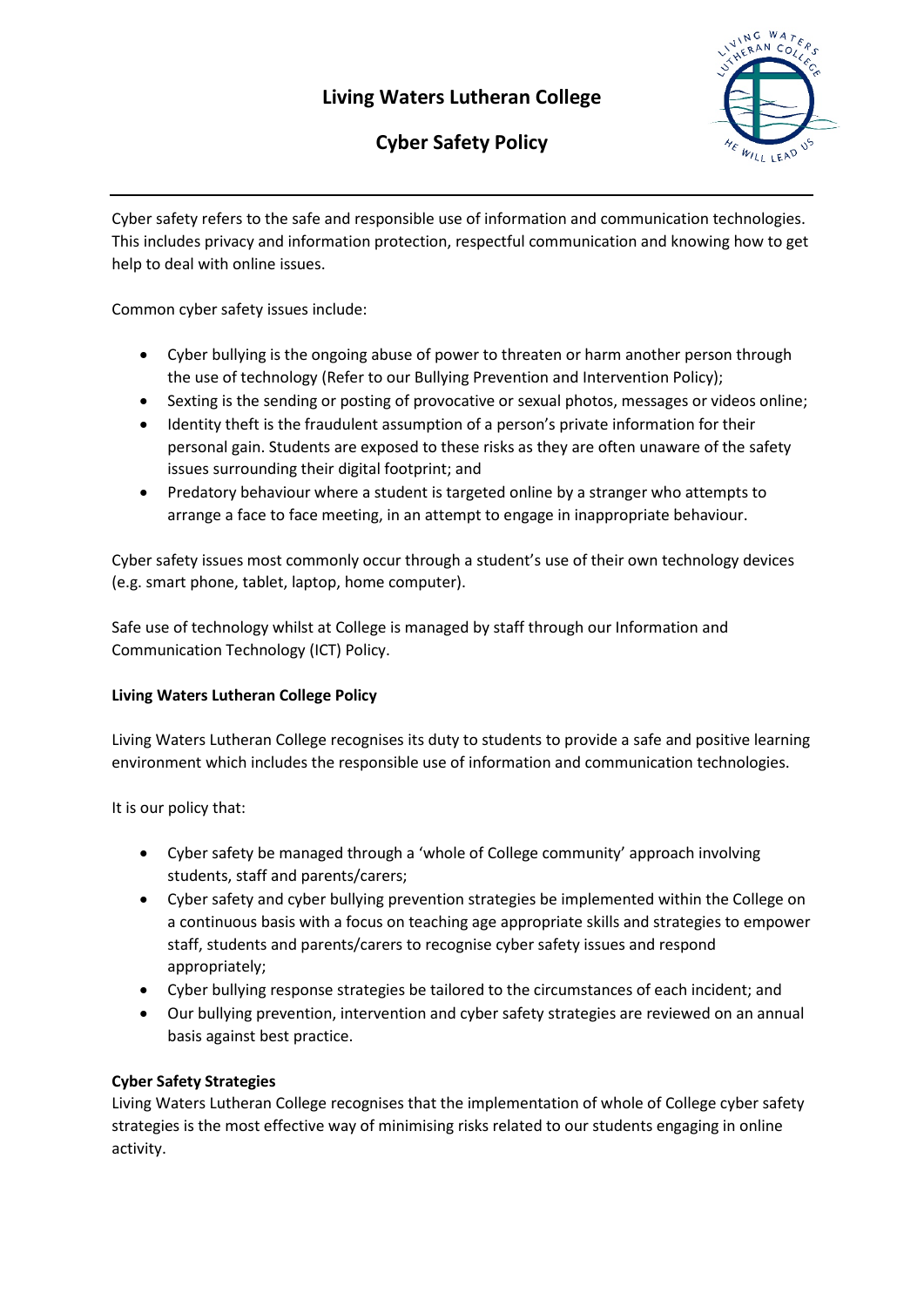The following initiatives form part of our overall cyber safety strategy within the College:

- Establishment of a 'Cyber Safety Team' and appointment of two primary 'Cyber Safety Contact Persons' (refer below for details);
- A structured curriculum and peer group support system, that provides age appropriate information and skills relating to cyber safety (including cyber bullying) to students over the course of the academic year;
- Education, training and professional development of staff in cyber safety strategies;
- Regular provision of information to parents/carers to raise awareness of cyber safety as a College community issue. This will equip them to recognise signs of cyber safety risks, as well as to provide them with clear paths for raising any concerns they may have relating to cyber safety and/or cyber bullying directly with the College;
- Promotion of a supportive environment that encourages the development of positive relationships and communication between staff, students and parents/carers;
- Promotion of responsible bystander behaviour amongst students, staff and parents/carers (this may occur where a bystander observes inappropriate online behaviour either being perpetrated by, or targeted at, a student;
- Reporting of cyber safety incidents is encouraged and made easy through the establishment of multiple reporting channels (as specified below);
- Regular risk assessments of cyber safety within the College are undertaken by surveying students to identify cyber safety issues;
- Records of reported cyber safety incidents are maintained and analysed, in order to identify systemic issues and to implement targeted prevention strategies where appropriate;
- Cyber safety strategies are included in students' College diaries;
- Cyber safety posters are displayed strategically within the College; and
- Promotion of student cyber safety awareness by participating in relevant cyber safety related events.

## **Our Cyber Safety Team & Contact Person**

Living Waters Lutheran College has established a Cyber Safety Team whose role it is to:

- Review the College's cyber safe policy and relevant cyber safety initiatives (such as student education, staff professional development, parent/carer information) on at least an annual basis to ensure that they are effective in minimising cyber safety risks within the College;
- Maintain up to date knowledge of cyber safety best practice for Colleges;
- Maintain up to date knowledge of available cyber safety resources that may be utilised by the College and/or integrated in the College's cyber safety program;
- Review and analyse data obtained from College surveys that deal with cyber safety issues;
- Conduct regular risk assessments with respect to cyber safety issues within the College;
- Make recommendations to the Principal with respect to improvements to the College's cyber safety policies and procedures; and
- Appoint a member who shall be the primary point of contact for cyber safety related issues that may arise during the year.

## **Staff Responsibility**

Staff are responsible to: